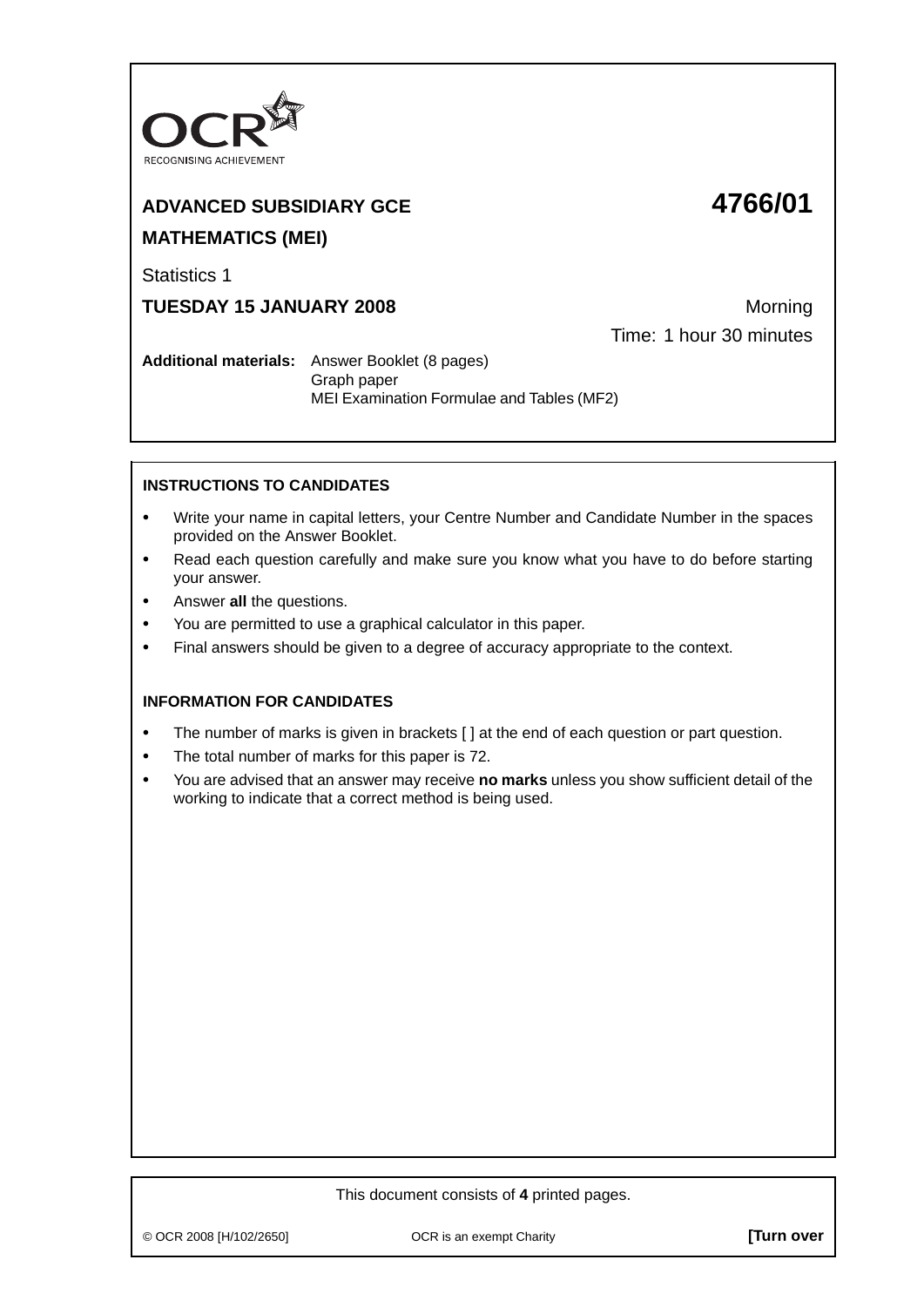#### **Section A** (36 marks)

**1** Alice carries out a survey of the 28 students in her class to find how many text messages each sent on the previous day. Her results are shown in the stem and leaf diagram.

 $\ddot{\phantom{a}}$ 

|  |                               |  |  | $\begin{array}{c cccccc} 0 & 0 & 0 & 1 & 1 & 3 & 5 & 7 & 7 & 7 & 8 & 8 \\ 1 & 0 & 1 & 2 & 3 & 3 & 4 & 4 & 6 & 9 \\ 2 & 0 & 1 & 3 & 3 & 7 & & & & & \\ 3 & 5 & 7 & & & & & & & & \\ 5 & 8 & & & & & & & & & \\ \end{array}$ |  |  |  |
|--|-------------------------------|--|--|----------------------------------------------------------------------------------------------------------------------------------------------------------------------------------------------------------------------------|--|--|--|
|  | Key: $2 \mid 3$ represents 23 |  |  |                                                                                                                                                                                                                            |  |  |  |

|                         | (i) Find the mode and median of the number of text messages.                                                                                                                                                                           | $[2]$ |
|-------------------------|----------------------------------------------------------------------------------------------------------------------------------------------------------------------------------------------------------------------------------------|-------|
|                         | (ii) Identify the type of skewness of the distribution.                                                                                                                                                                                | $[1]$ |
|                         | (iii) Alice is considering whether to use the mean or the median as a measure of central tendency for<br>these data.                                                                                                                   |       |
|                         | (A) In view of the skewness of the distribution, state whether Alice should choose the mean or<br>the median.                                                                                                                          | $[1]$ |
|                         | (B) What other feature of the distribution confirms Alice's choice?                                                                                                                                                                    | $[1]$ |
|                         | (iv) The mean number of text messages is 14.75. If each message costs 10 pence, find the total cost<br>of all of these messages.                                                                                                       | $[2]$ |
| 2                       | Codes of three letters are made up using only the letters A, C, T, G. Find how many different codes<br>are possible                                                                                                                    |       |
|                         | (i) if all three letters used must be different,                                                                                                                                                                                       | $[3]$ |
|                         | (ii) if letters may be repeated.                                                                                                                                                                                                       | $[2]$ |
| $\overline{\mathbf{3}}$ | Steve is going on holiday. The probability that he is delayed on his outward flight is 0.3. The<br>probability that he is delayed on his return flight is 0.2, independently of whether or not he is delayed<br>on the outward flight. |       |

- **(i)** Find the probability that Steve is delayed on his outward flight but not on his return flight. [2]
- **(ii)** Find the probability that he is delayed on at least one of the two flights. [3]
- **(iii)** Given that he is delayed on at least one flight, find the probability that he is delayed on both flights. [3]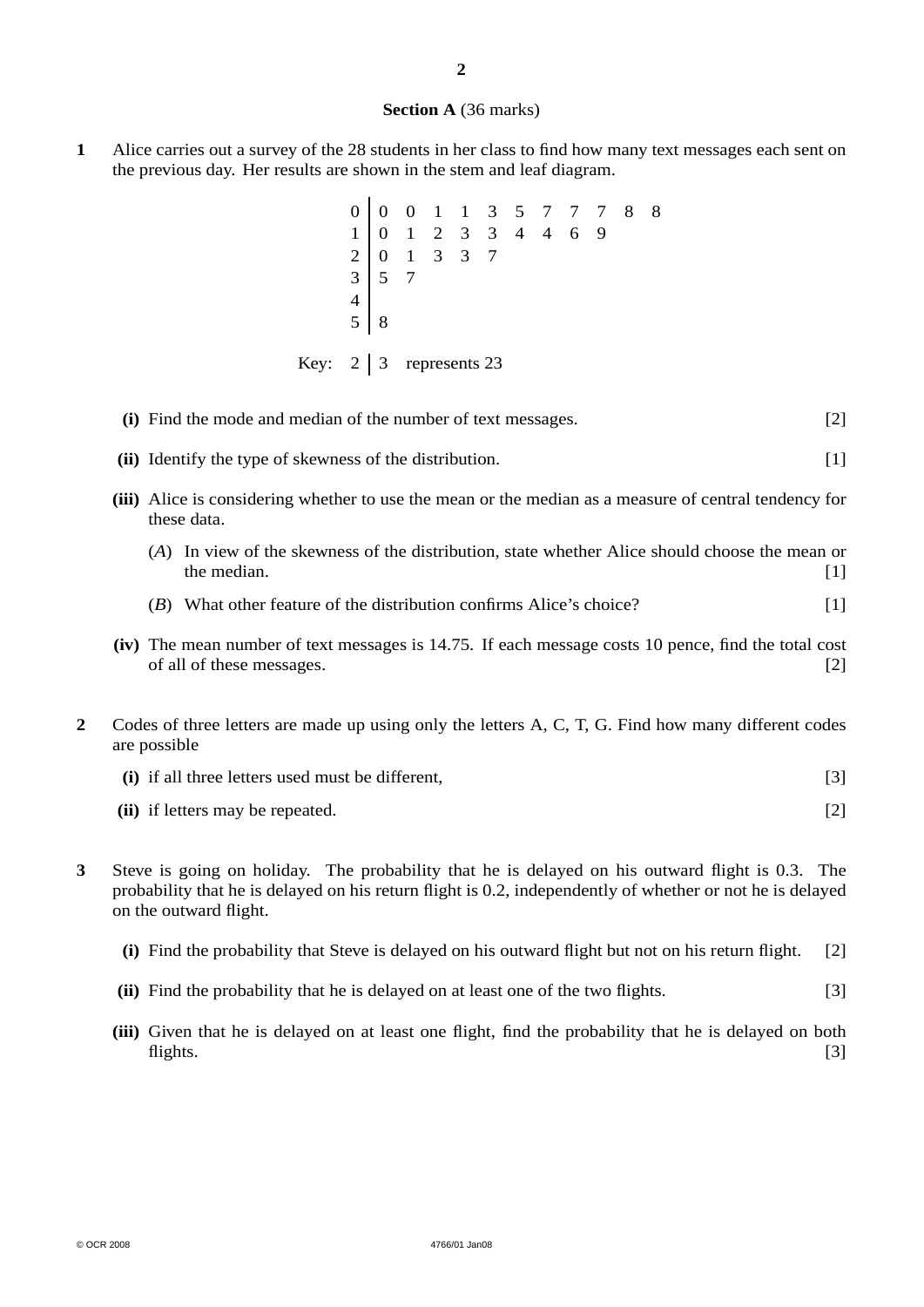**4** A company is searching for oil reserves. The company has purchased the rights to make test drillings at four sites. It investigates these sites one at a time but, if oil is found, it does not proceed to any further sites. At each site, there is probability 0.2 of finding oil, independently of all other sites.

The random variable *X* represents the number of sites investigated. The probability distribution of *X* is shown below.

| $P(X = r)$ | 0.16 | $\vert 0.128 \vert 0.512$ |  |
|------------|------|---------------------------|--|

- **(i)** Find the expectation and variance of *X*. [5]
- **(ii)** It costs £45 000 to investigate each site. Find the expected total cost of the investigation. [1]
- **(iii)** Draw a suitable diagram to illustrate the distribution of *X*. [2]
- **5** Sophie and James are having a tennis competition. The winner of the competition is the first to win 2 matches in a row. If the competition has not been decided after 5 matches, then the player who has won more matches is declared the winner of the competition.

For example, the following sequences are two ways in which Sophie could win the competition. (**S** represents a match won by Sophie; **J** represents a match won by James.)

### **SJSS SJSJS**

- **(i)** Explain why the sequence **SSJ** is not possible. [1]
- **(ii)** Write down the other three possible sequences in which Sophie wins the competition. [3]
- **(iii)** The probability that Sophie wins a match is 0.7. Find the probability that she wins the competition in no more than 4 matches. [4]